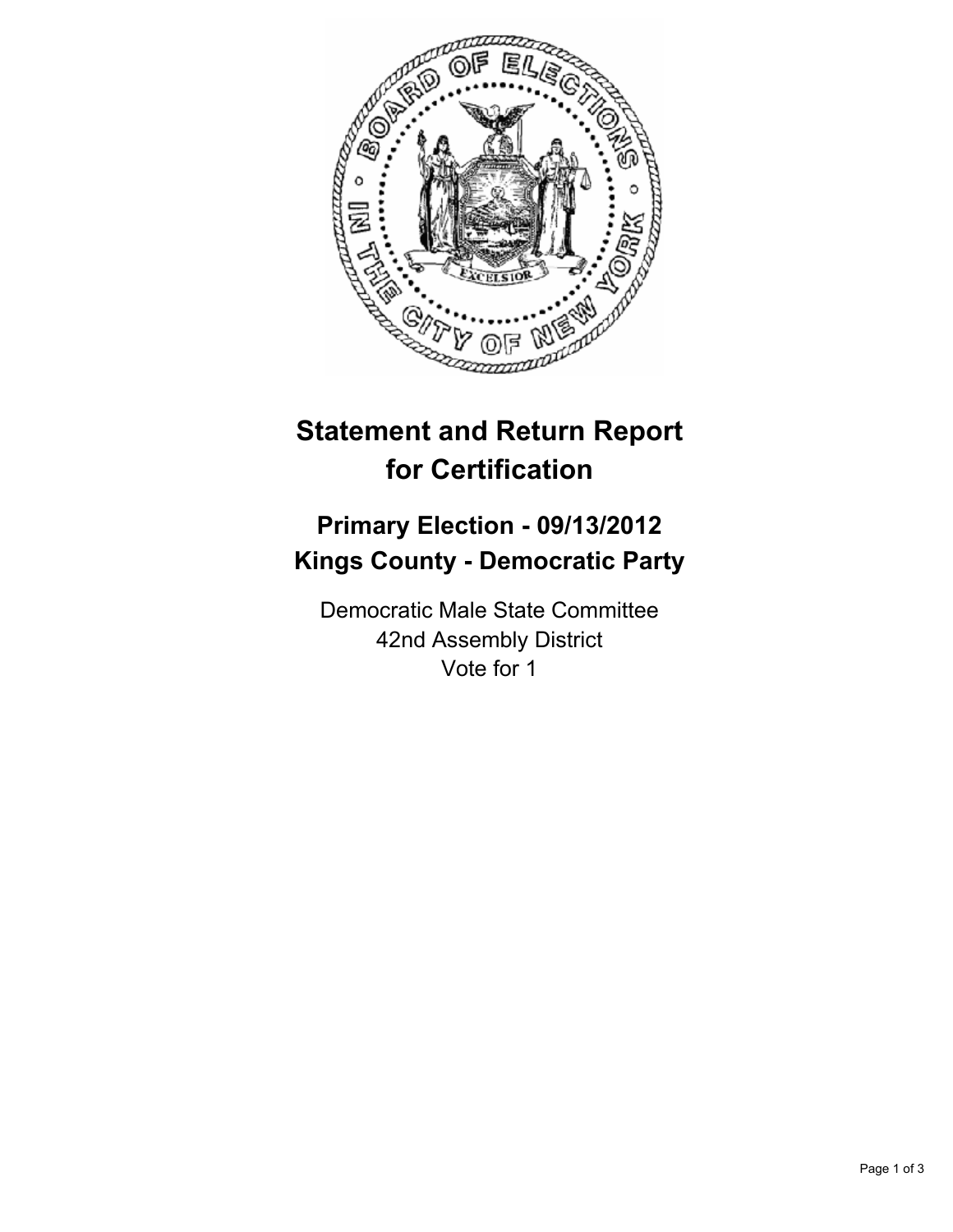

## **Assembly District 42**

| <b>PUBLIC COUNTER</b>                                    | 5,667        |
|----------------------------------------------------------|--------------|
| <b>EMERGENCY</b>                                         | 1            |
| ABSENTEE/MILITARY                                        | 158          |
| <b>FEDERAL</b>                                           | 0            |
| <b>SPECIAL PRESIDENTIAL</b>                              | $\mathbf{0}$ |
| <b>AFFIDAVIT</b>                                         | 135          |
| <b>Total Ballots</b>                                     | 5,961        |
| Less - Inapplicable Federal/Special Presidential Ballots | 0            |
| <b>Total Applicable Ballots</b>                          | 5,961        |
| <b>EDWARD POWELL</b>                                     | 1,884        |
| <b>VICTOR A. JORDAN</b>                                  | 567          |
| <b>JOSUE PIERRE</b>                                      | 1,591        |
| <b>ANTHONY ALEXIS</b>                                    | 519          |
| CORY PROVOST (WRITE-IN)                                  | 1            |
| EDWARDNI LIEBERMAN (WRITE-IN)                            | 1            |
| HARRIET JACOBSON (WRITE-IN)                              | 1            |
| KEVIN PARKER (WRITE-IN)                                  | 1            |
| UNATTRIBUTABLE WRITE-IN (WRITE-IN)                       | 4            |
| WAYNE LAMONT (WRITE-IN)                                  | 1            |
| <b>WESLEY LAPOMMERA (WRITE-IN)</b>                       | 1            |
| <b>Total Votes</b>                                       | 4,571        |
| Unrecorded                                               | 1,390        |